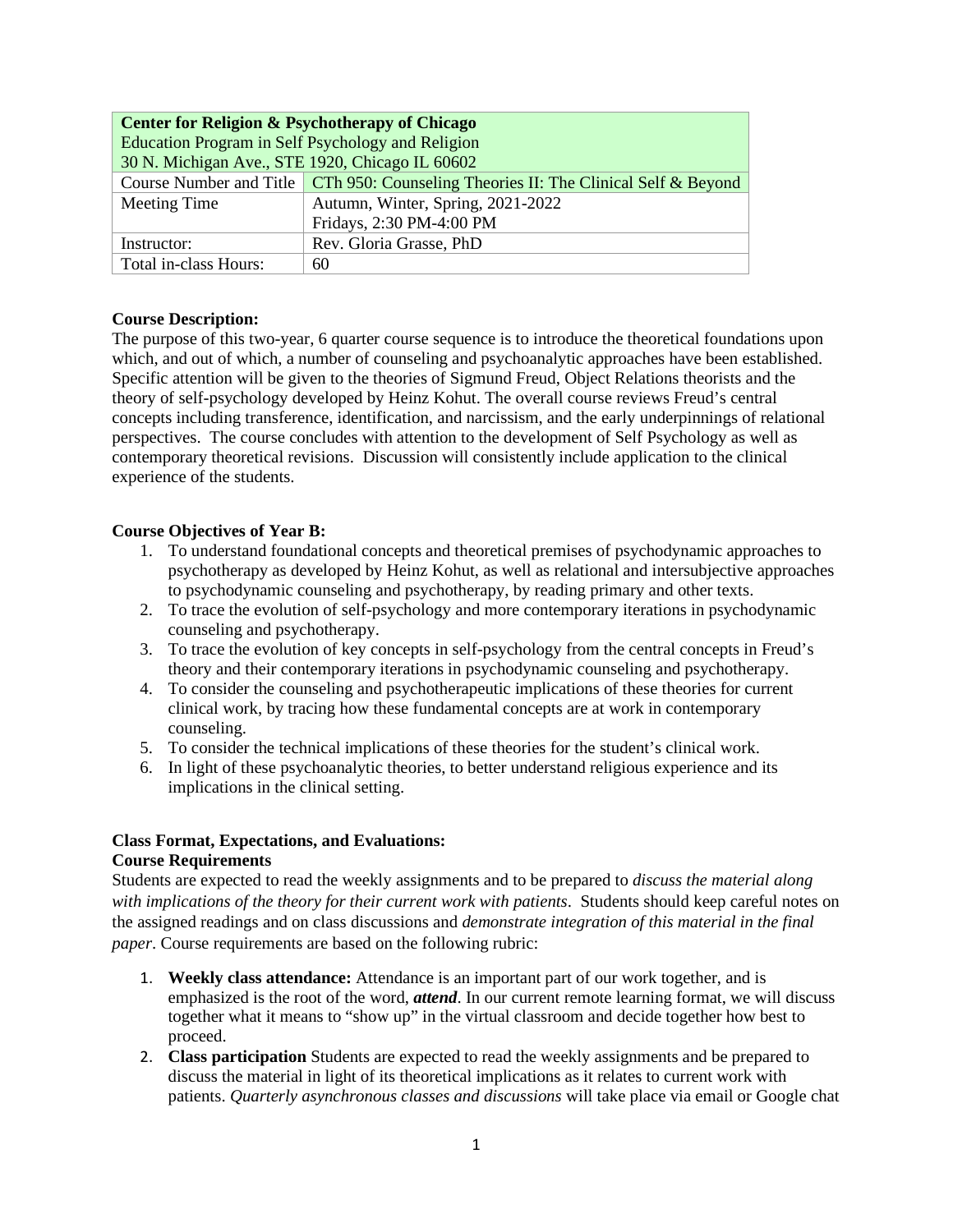and will require at least one comment by every class member. Class presentations based on case studies and other materials from the literature will be required by different students throughout the year.

3. **Final assignment** Students will be required to complete a seminar paper that demonstrates an understanding of and engagement with the material; particularly as it applies to clinical work. Masters students' papers should be between 10 and 12 pages, while doctoral student's papers should be between 12 and 15 pages. *A paper longer will not necessarily mean a better grade.* A succinct paper that thoroughly engages the material in a systematic and comprehensive manner is preferable to a long-winded paper.

## **The Classroom Confidentiality Clause**

All members of any given course in the Education Program at CRPC are bound by a mutual agreement to respect one another's privacy and keep those privacies confidential. These include written and oral case presentations, general class discussions, and anything regarding personal information.

# Required texts for the **Fall Quarter**:

Students will receive selected readings assigned from Kohut's *The Analysis of the Self* (1971).

- Elson, Miriam, ed., *The Kohut Seminars: On Self Psychology and Psychotherapy with Adolescents and Young Adults.* New York: W.W. Norton, 1987.
- Other readings will be made available by the instructor in photocopy format via Google folder
- Any texts that need to be purchased for winter and/or spring quarter will be announced a minimum of four weeks before the beginning of that quarter.